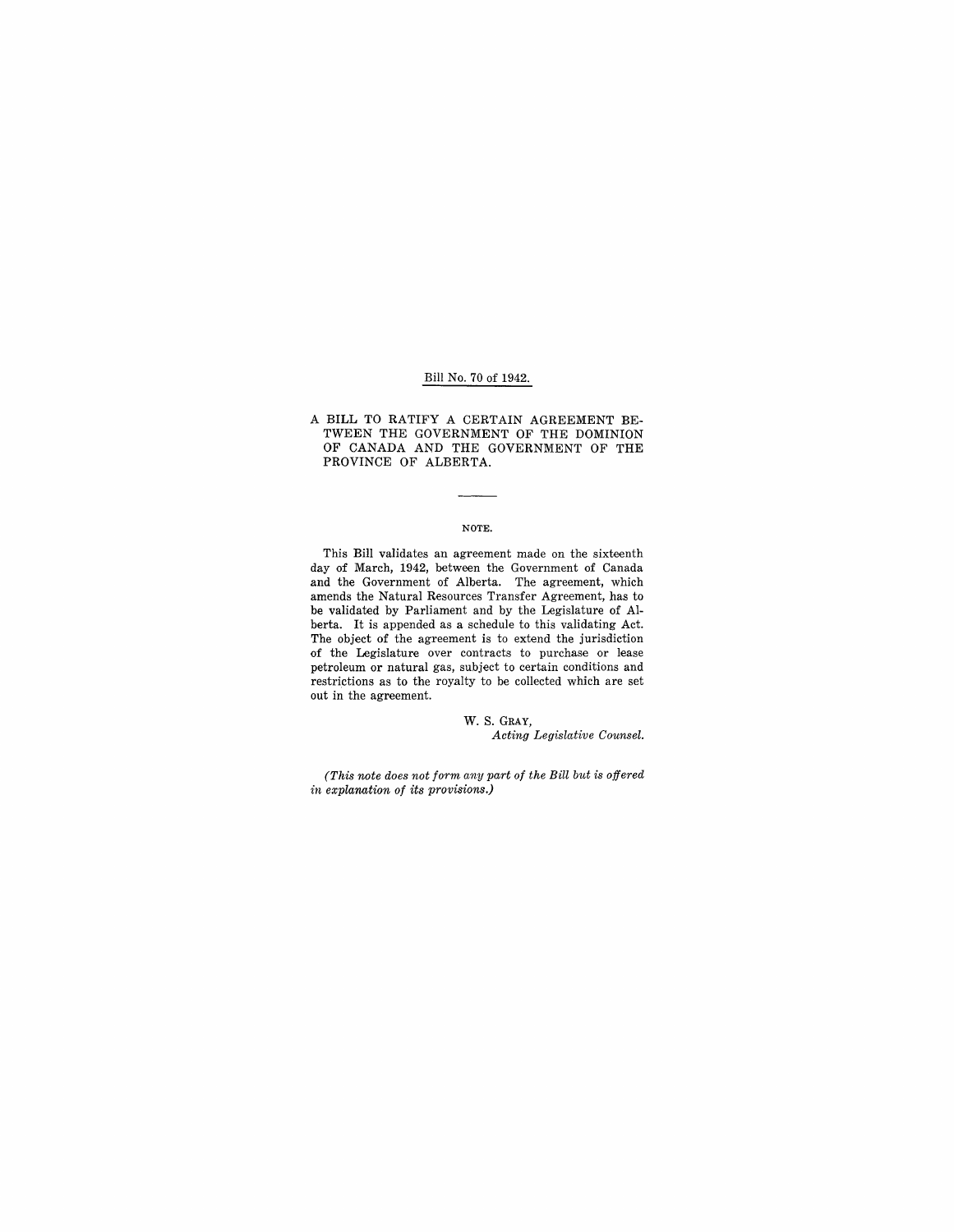## **BILL**

### No. 70 of 1942.

An Act to ratify a certain Agreement between the Government of the Dominion of Canada and the Government of the Province of Alberta.

### *(Assented to* , 1942.)

**HIS MAJESTY**, by and with the advice and consent of the Legislative Assembly of the Province of Alberta, enacts as follows:

**1.** An Agreement dated the sixteenth day of March, 1942, and made between the Government of the Dominion of Canada, represented therein by the Honourable Thomas Alexander Crerar, Minister of Mines and Resources, of the first part, and the Government of the Province of Alberta, represented therein by the Honourable Nathan Eldon Tanner, Minister of Lands and Mines, of the second part, and set forth in the Schedule to this Act, is hereby approved, ratified and confirmed.

**2.** This Act shall come into force on the day upon which it is assented to.

#### SCHEDULE.

MEMORANDUM of Agreement made this sixteenth day of March, A.D. 1942,-

BETWEEN:

The Government of the Dominion of Canada, rep-resented herein by the Honourable Thomas Alexander Crerar, Minister of Mines and Resources, of the First Part;

#### and

The Government of the Province of Alberta, represented herein by the Honourable. Nathan Eldon Tanner, Minister of Lands and Mines, of the Second Part.

Whereas the Agreement entered into between the parties hereto on the fourteenth day of December, A.D. 1929 (here-<br>inafter referred to as the Natural Resources Transfer<br>Agreement), was duly approved by the Parliament of Can-<br>ada and the Legislature of the Province, and upon an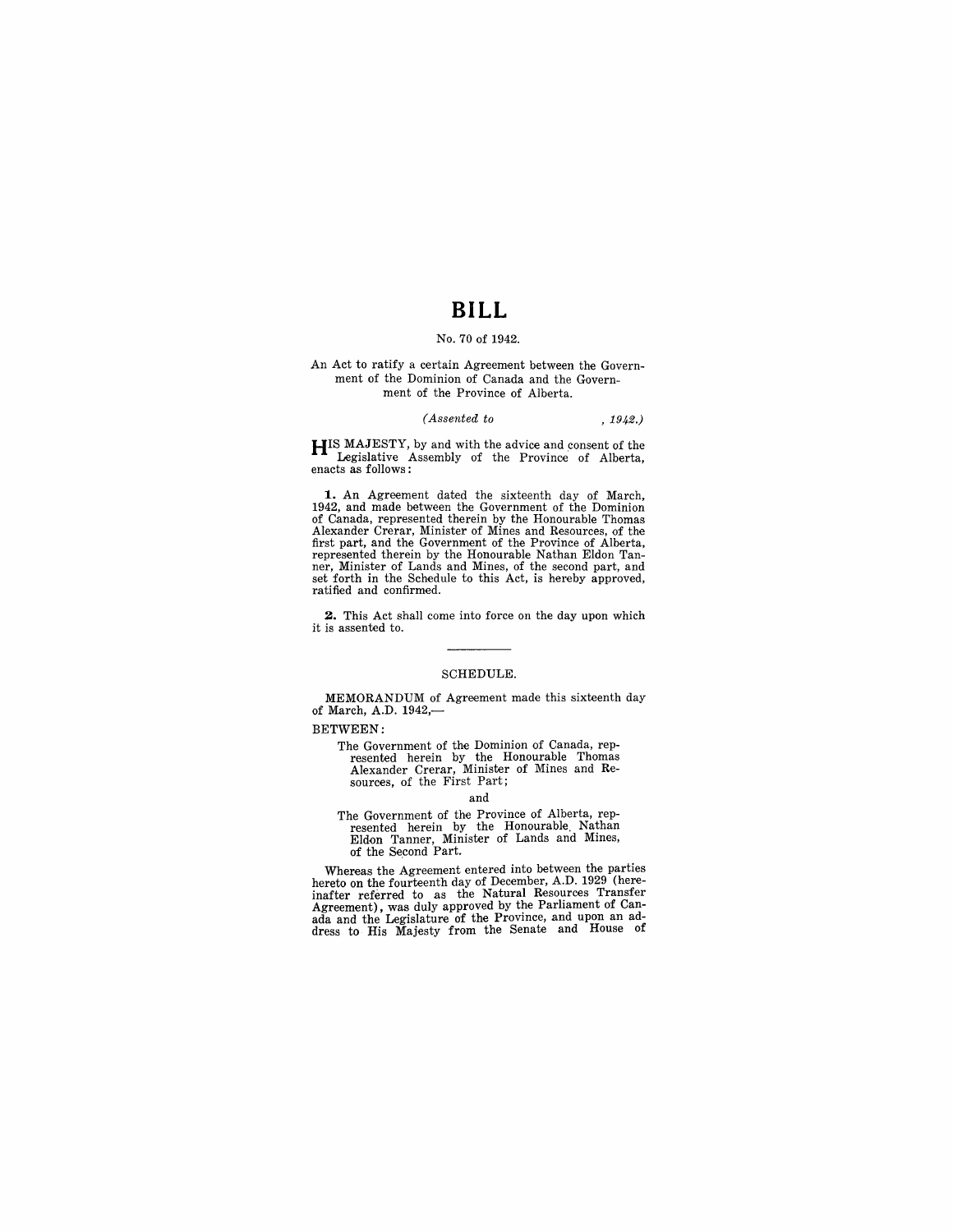Commons of Canada, was confirmed and declared to have the force of law by an Act of the Parliament of the United Kingdom of Great Britain and Northern Ireland entitled "The British North America Act, 1930" being chapter 26 of the Imperial Statutes, 20-21, George V;

And whereas by paragraph 24 of the said Natural Re-<br>sources Transfer Agreement it was agreed that the provisions of the said Agreement might be varied by an Agreement confirmed by concurrent statutes of the Par-liament of Canada and the Legislature of the Province;

And whereas the said Natural Resources Transfer Agreement came into force, in virtue of a further Agreement between the parties hereto, dated the twenty-ninth day of July, A.D. 1930, which was duly confirmed by concurrent statutes of the Parliament of Canada and the Legislature of the Province, on the first day of October, A.D. 1930;

And whereas the said Natural Resources Transfer Agreement provided for the transfer to the Province of the interest of the Crown in all Crown lands, mines and minerals (precious and base) and the royalties derived therefrom within the Province, and all sums due or payable for such lands, mines, minerals and royalties upon and subject to the terms and conditions therein set forth;

And whereas by paragraph 2 of the said Natural Re- sources Transfer Agreement the Province agreed that it would carry out, in accordance with the terms thereof, every contract to purchase or lease any Crown lands, mines every contract to purchase or contract to purchase any Crown lands, minerals and every other arrangement whereby any person had become entitled to any interest therein as equinst the Crown, and further agreed not to affect or<br>alter any term of any such contract to purchase, lease or<br>other arrangement by legislation or otherwise, except either with the consent of all the parties thereto, other than Canada, or in so far as any legislation may apply generally to all similar agreements relating to lands, mines or minerals in the Province or to interests therein, irrespective of who might be the parties thereto;

And whereas the said paragraph 2 was by Agreement dated the fifth day of March, A.D. 1938, and duly confirmed, varied by adding at the end thereof the following words:<br>"or is legislation relating to the conservation of oil resources or gas resources or both by the control or regulation<br>tion of the production of oil or gas or both, and, incidentally thereto, providing for the compulsory pur-chase of any well or wells."

And whereas it has been agreed between Canada and the said Province that the terms of said paragraph 2 as so varied should be modified as herein set out;

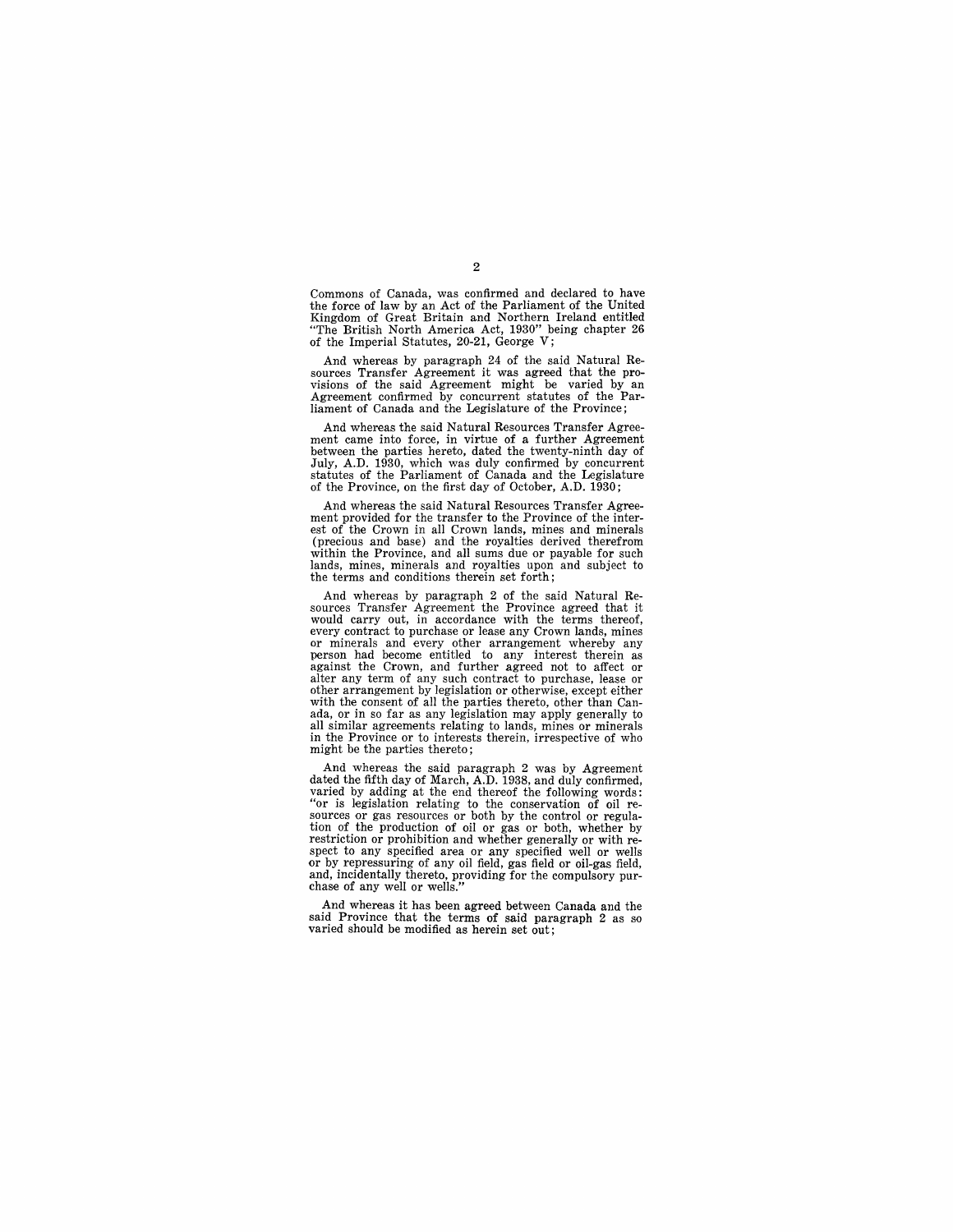### Now therefore this Agreement witnesseth that:

1. Paragraph 2 of the said Natural Resources Transfer Agreement as amended by Agreement dated the fifth day of March, A.D. 1938, and duly confirmed by the Parliament of Canada and the Legislature of the Province is amended by adding at the end thereof the following words:

"Provided, however, that the provisions of this paragraph shall not apply to any contract to purchase or lease petroleum or natural gas or to any other arrangement whereby any person prior to the first day of October, one thousand nine hundred and thirty, had become entitled to any inter-<br>est in such petroleum or natural gas as against the Crown."

2. The amendment to paragraph 2 of the Natural Re- sources Transfer Agreement provided for in the foregoing paragraph of this Agreement is subject to the following terms and conditions with respect to the royalty of the Crown in the right of the Province upon petroleum and natural gas, namely:

 $(a)$  Save as is provided by paragraph  $(b)$  hereof, the royalty to be computed, levied and collected on all products, other than natural gas for which provision is made in paragraphs (c) and (d) hereof, obtained by separation from every location acquired under the provisions of the regulations heretofore established by the Dominion of Canada or by the Province of Alberta for the Disposal of Petroleum and Natural Gas Rights in Provincial Lands and School Lands, shall from each well on the location be that per centum of the products obtained from such well equival-ent to the square root of the average daily production for each day the well had been on production during the calendar month for which the return is made to the Department of Lands and Mines free and clear of any deductions what-<br>soever; provided that, where as the result of an order or a direction of the Minister of Lands and Mines, The Petroleum and Natural Gas Conservation Board or other com- petent authority, a well is operated intermittently and in consequence of such operation the royalty payable is in excess of the royalty which would be payable if the well<br>had operated continuously, then the royalty to be computed,<br>levied and collected shall not exceed the square average daily production during the calendar month for which the return is made to the Department of Lands and Mines free and clear of any deductions whatsoever; pro-vided further that until the thirty-first day of May, 1951, the royalty to be levied and collected on all such products obtained from every location acquired under the provisions of the regulations heretofore established by the Dominion of Canada or by the Province of Alberta for the Disposal of Petroleum and Natural Gas Rights in Provincial Lands and School Lands, shall from each well on the location not exceed a rate of fifteen per centum (15%) and shall not be less than five per centum (5%) of such products obtained from such well during the calendar month for which the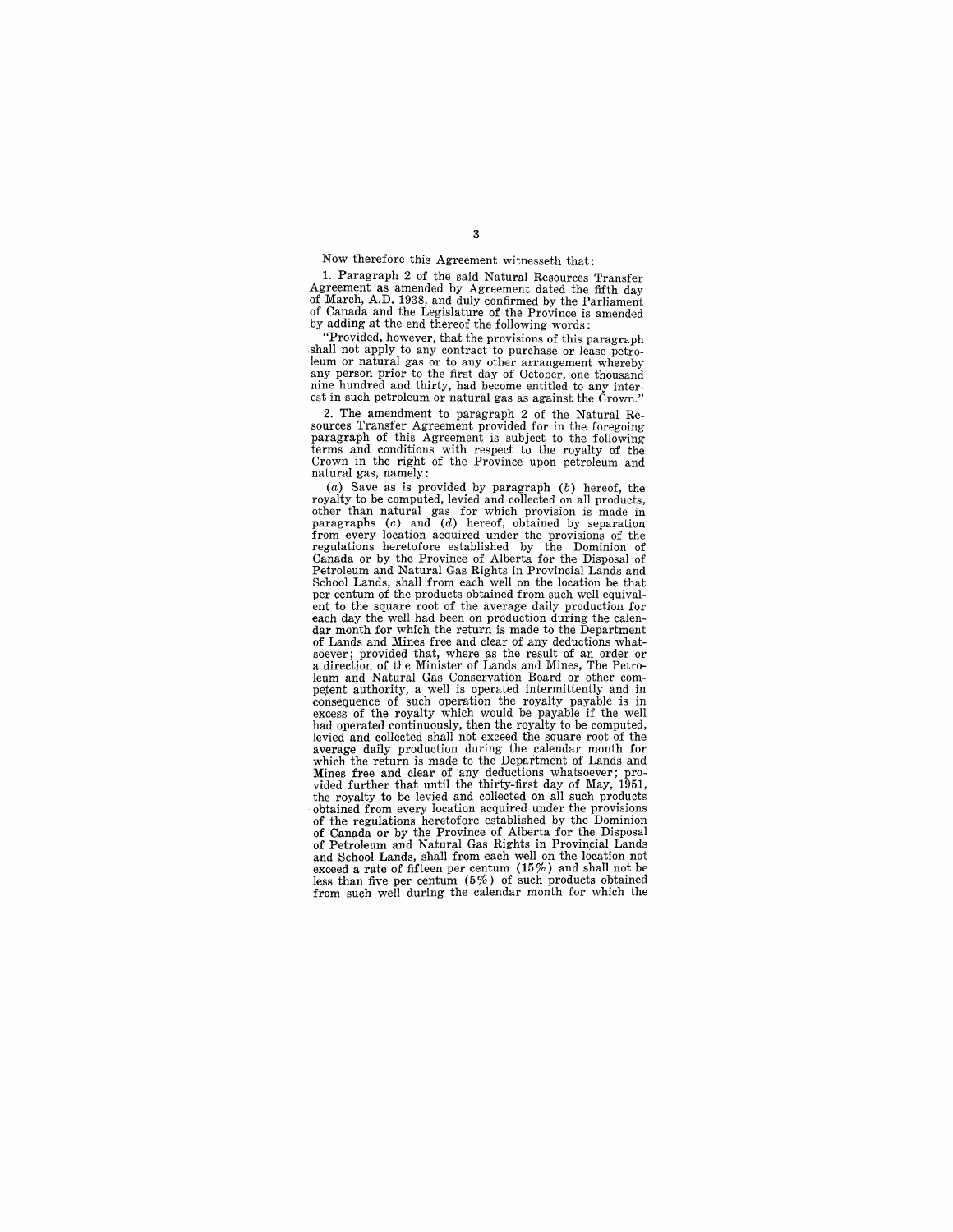return is made to the Department of Lands and Mines, free and clear of any deductions whatsoever; provided further that the person responsible to the Crown for the payment of the royalty to be levied and collected on all such products obtained from every location acquired under the provisions of the regulations heretofore established by the Dominion of Canada or by the Province of Alberta for the Disposal of Petroleum and Natural Gas Rights in Provincial Lands and School Lands may elect to pay during the said period ending the thirty-first day of May, 1951, a royalty at the rate of twelve and one-half per centum (121/2%) of all such products obtained from the location during the calendar month for which a return is made to the Department of Lands and Mines, free and clear of any deductions whatsoever, and such election shall be determined by the first return filed with the said Department of Lands and Mines after the coming into force of this Agreement.

(b) The royalty to be computed, levied and collected on all products obtained by separation from the wells set out in the Schedule attached to this Agreement shall be ten per centum (10%) of the amount of all products obt by separation from each such well, free and clear of any deductions whatsoever.

(c) The royalty to be computed, levied and collected on all products obtained through absorption plants or other process of a similar nature and not by gravity from every location acquired under the provisions of the regulations heretofore established by the Dominion of Canada or by the Province of Alberta for the Disposal of Petroleum and Natural Gas Rights in Provincial Lands and School Lands shall from each well on the location be fifteen per centum (15%) of the amount received by the lessee or grantee for such products, provided that where the lessee or grantee is also the operator of the absorption plant the royalty to be computed, levied and collected shall be fifteen per centum (15%) of the amount which would be paid to the lessee or grantee if the lessee or grantee and the operator of the absorption plant were not one and the same person.

(d) The royalty to be computed, levied and collected on natural gas obtained from every location, acquired under the provisions of the regulations heretofore established by the Dominion of Canada or by the Province of Alberta for the disposal of petroleum and natural gas in Provincial Lands and School Lands, consumed for some useful purpose off the location or sold shall be fifteen per centum (15%) of the selling price or fair value at the time and place of production, provided that for the purposes of this paragraph each sub-lease shall be deemed to be a location; provided further that in no event shall the royalty to be computed, levied and collected as herein provided be less than one-<br>quarter of one cent  $(1/4c)$  per thousand cubic feet (mcf).

4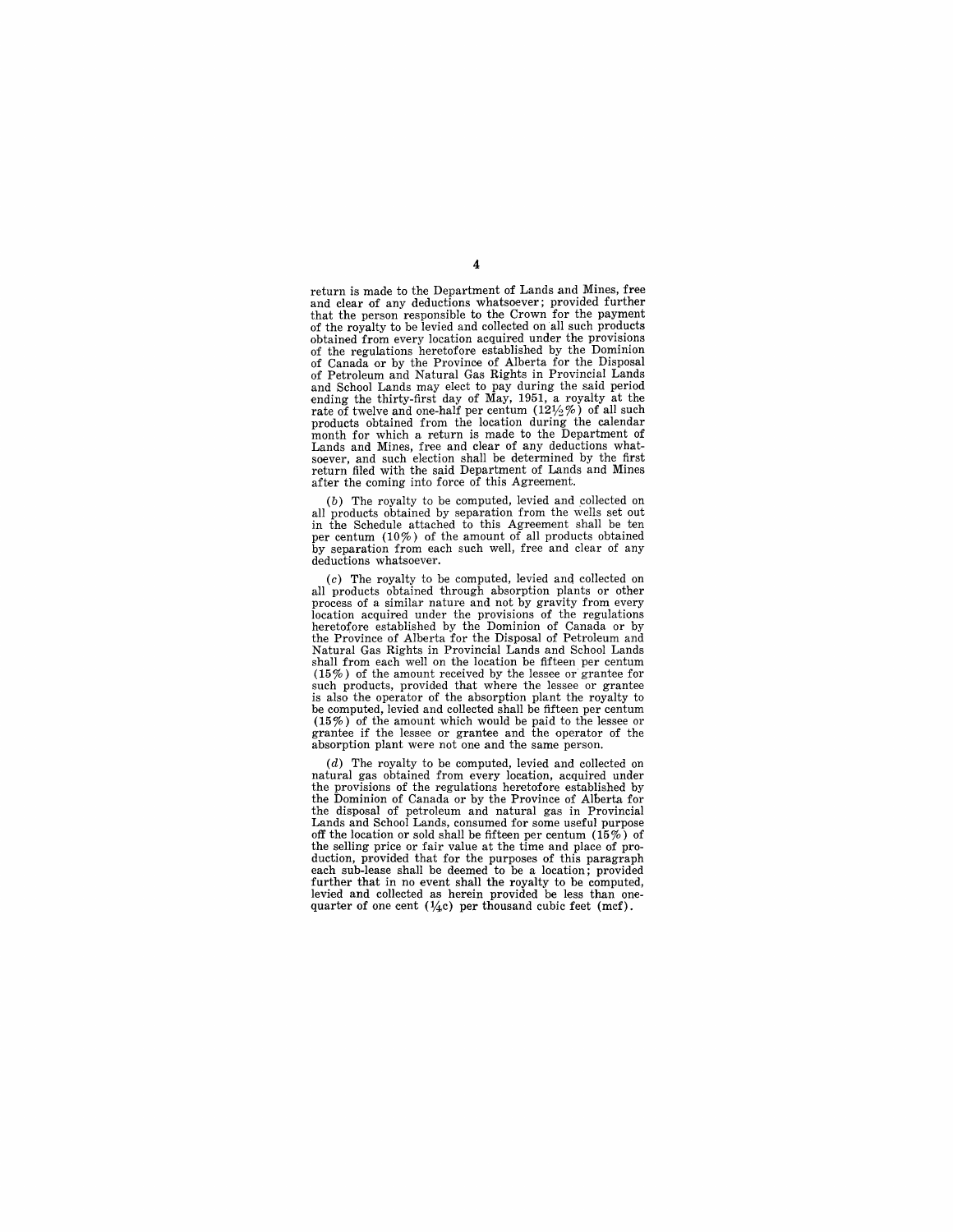(e) The royalties provided for in sub-paragraphs  $(a)$ ,  $(b)$ ,  $(c)$  and  $(d)$  of this paragraph shall be due and pay-<br>able as and from the thirty-first day of May, 1941.

3. Notwithstanding any of the terms and conditions of this Agreement, save paragraph 2 (b) the royalty to be payable to the Crown in the right of the Province of Alberta on and after the first day of June, 1951, with respect to petroleum and natural gas produced from locations ac-<br>quired either under regulations heretofore established by the Dominion of Canada or by the Province of Alberta shall be such as may at any time or from time to time be prescribed by order of the Lieutenant Governor in Council.

4. This Agreement is made subject to its being approved by the Parliament of Canada and by the Legislature of the Province of Alberta, and shall take effect on the first day of the calendar month beginining next after its approval, as aforesaid, whichever approval, that of the be later in date.

In witness whereof the Honourable Thomas Alexander Crerar, Minister of Mines and Resources, has hereunto set his hand on behalf of the Dominion of Canada and the Honourable Nathan Eldon Tanner, Minister 'of Lands and Mines, has hereunto set his hand on behalf of the Province of Alberta.

 $(Signed)$  C. W. JACKSON.  $\bigcup$ 

ourable. Nathan Eldon Tan-  $\bigcup_{i \in S, i \text{ and } j \in S} S_i$  N. E. TANNER. ner, MInIster of Lands and Signed on behalf of the Govern\_j ment of Alberta by the Hon-Mines, in the presence of:

(Signed) T. C. RANKINE.

5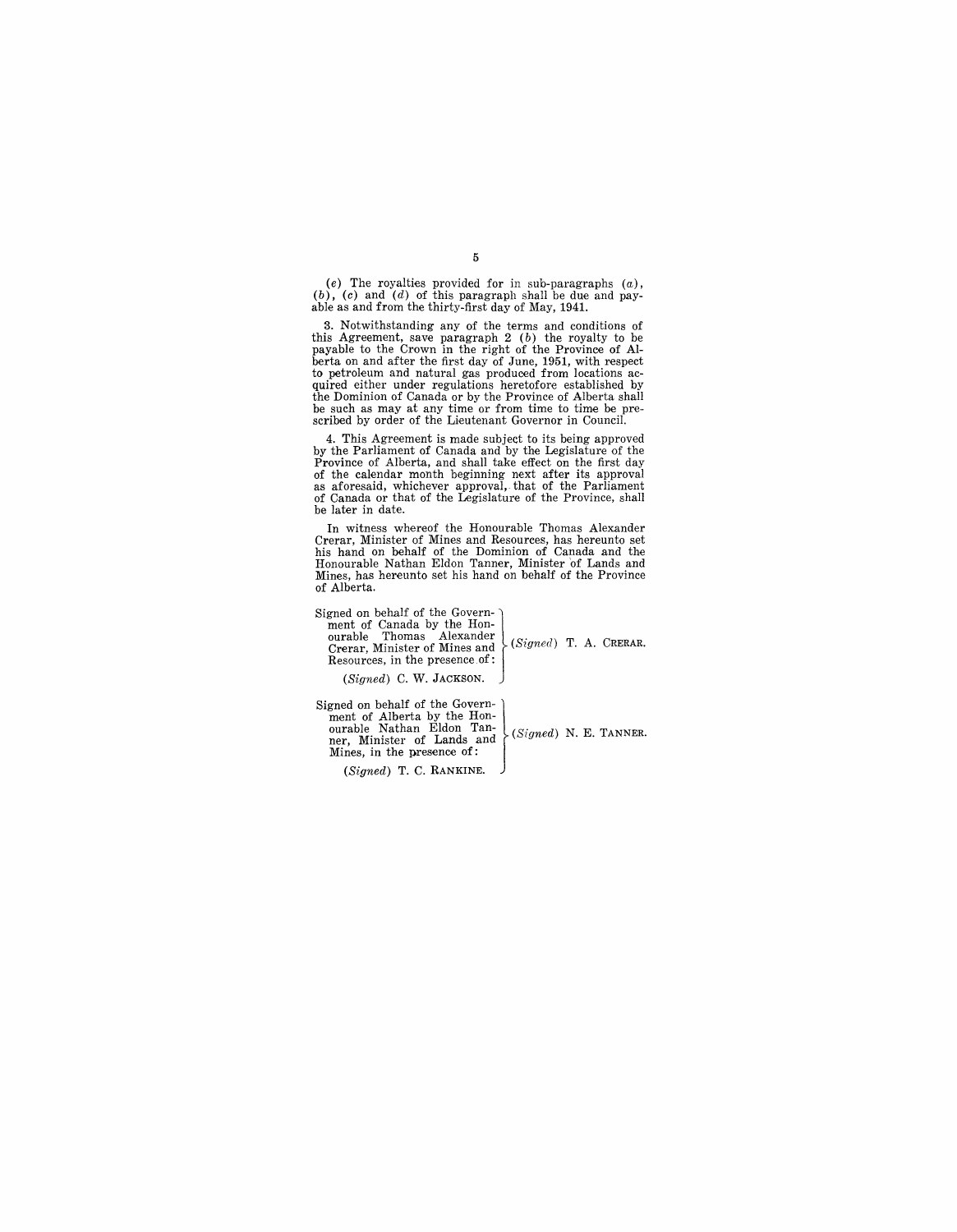## SCHEDULE.

| Township 18, Range 2, West Well Name and Number<br>Fifth Meridian- |                                                                                                                                                                                                                                                                                                                     |
|--------------------------------------------------------------------|---------------------------------------------------------------------------------------------------------------------------------------------------------------------------------------------------------------------------------------------------------------------------------------------------------------------|
|                                                                    | Brown No. 1.<br>Brown No. 5.<br>Firestone No. 1.<br>Frontier No. 1.<br>Okalta No. 7.<br>Okalta No. 8.<br>Royal Canadian No. 2.                                                                                                                                                                                      |
|                                                                    | Brown No. 2.<br>Deep Oils No. 1.<br>Intercity No. 1.<br>Monarch No. 1.<br>Royal Canadian No. 1.<br>Spyhill No. 1.<br>Sunset No. 1.<br>Sunset No. 2.<br>United No. 5.<br>York No. 1.<br>York No. 2.<br>York No. 3.                                                                                                   |
| Section 28                                                         | B. & B. Royalties No. 1.<br>Four Star No. 1.<br>Model Spooner Reward No. 1.<br>Three Point No. 1.<br>Turner Valley Royalties<br>No. 1.                                                                                                                                                                              |
|                                                                    | Command No. 1.<br>Command No. 2.<br>Commoil No. 1.<br>Commoil No. 2.<br>Commoil No. 3.<br>Commoil No. 4.<br>Davies No. 1.<br>Globe No. 1.<br>Granville No. 1.<br>Model Spooner Reward No. 2.<br>National No. 1.<br>Royal Canadian No. 3.<br>Royalite No. 31.<br>Royalite No. 39.<br>Share No. 1.<br>Sunburst No. 1. |

## 6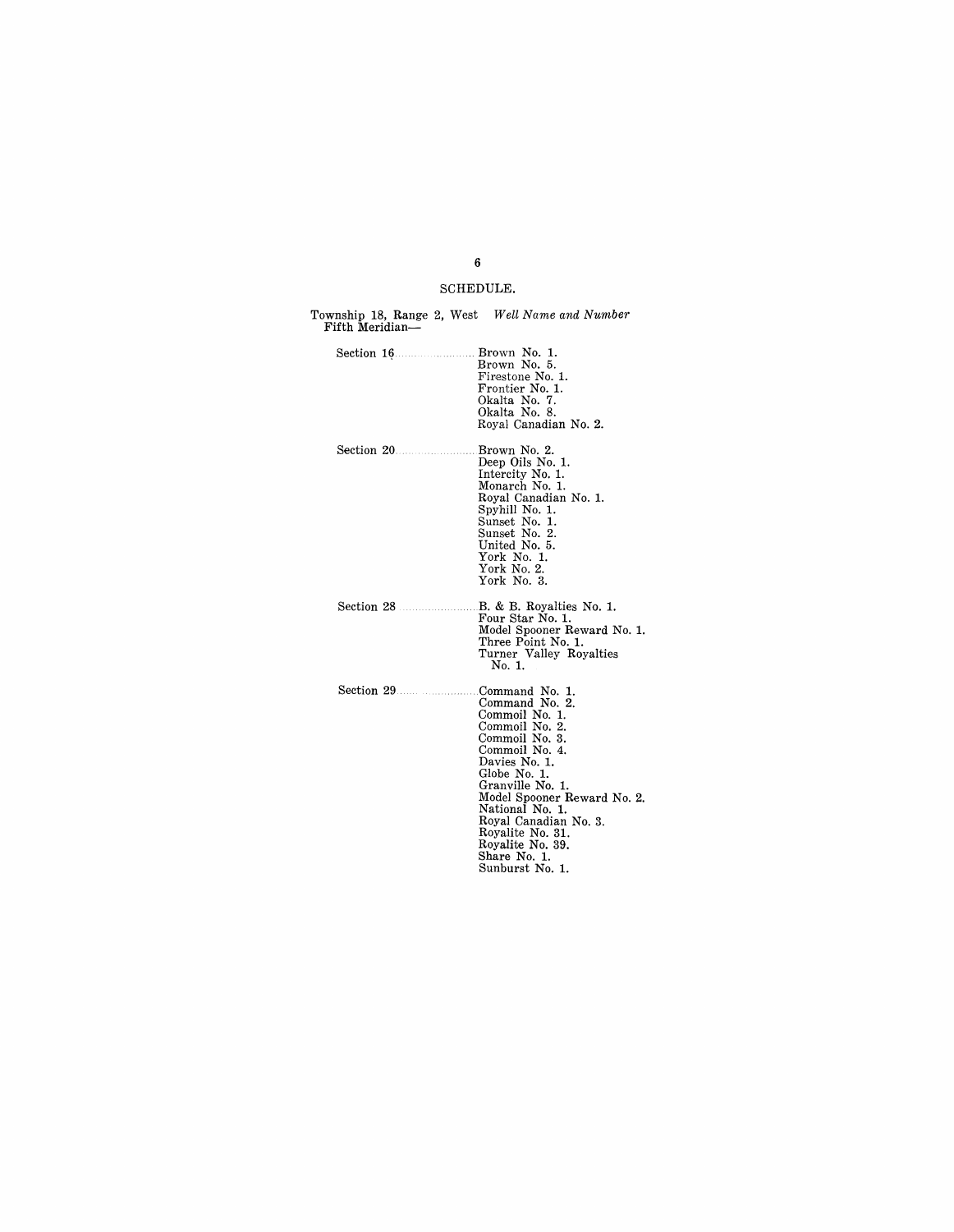| Township 18, Range 2, West Well Name and Number<br>Fifth Meridian $(Cont.)$ — |                                                                                                                                                                                                                                                                                                                          |
|-------------------------------------------------------------------------------|--------------------------------------------------------------------------------------------------------------------------------------------------------------------------------------------------------------------------------------------------------------------------------------------------------------------------|
|                                                                               | Davies No. 4.<br>Harris No. 2.<br>Oil Ventures No. 1.<br>Pacific No. 1.<br>Pacific No. 2.<br>Pacific No. 3.<br>Pacific No. 4.<br>Royal Canadian No. 4.<br>Royal Crest No. 1.<br>Royalite No. 28.<br>Royalite No. 30.<br>Royalite No. 36.<br>Royalite No. 42.<br>Westflank No. 1.<br>Westflank No. 2.<br>Westflank No. 3. |
| Township 19, Range 2, West<br>Fifth Meridian-                                 |                                                                                                                                                                                                                                                                                                                          |
|                                                                               | East Crest No. 4.<br>East Crest No. 5.<br>Kamalta No. 1.                                                                                                                                                                                                                                                                 |
|                                                                               | Section 18 Calmont Northwest No. 1.<br>Calmont Northwest No. 2.<br>Calmont Northwest No. 3.<br>Calmont Northwest No. 4.<br>Davies No. 5.<br>Okalta No. 9.<br>Okalta No. 10.                                                                                                                                              |
| Township 19, Range 3, West<br>Fifth Meridian-                                 |                                                                                                                                                                                                                                                                                                                          |
|                                                                               |                                                                                                                                                                                                                                                                                                                          |
| Section 24 Atlas No. 1.                                                       | British Alberta Brown No. 2.<br>Independent Royalties No. 1.<br>Okalta No. 11.<br>Regal No. 1.<br>Renown No. 1.                                                                                                                                                                                                          |

7

Section 35 ... Anglo-Phillips No.2.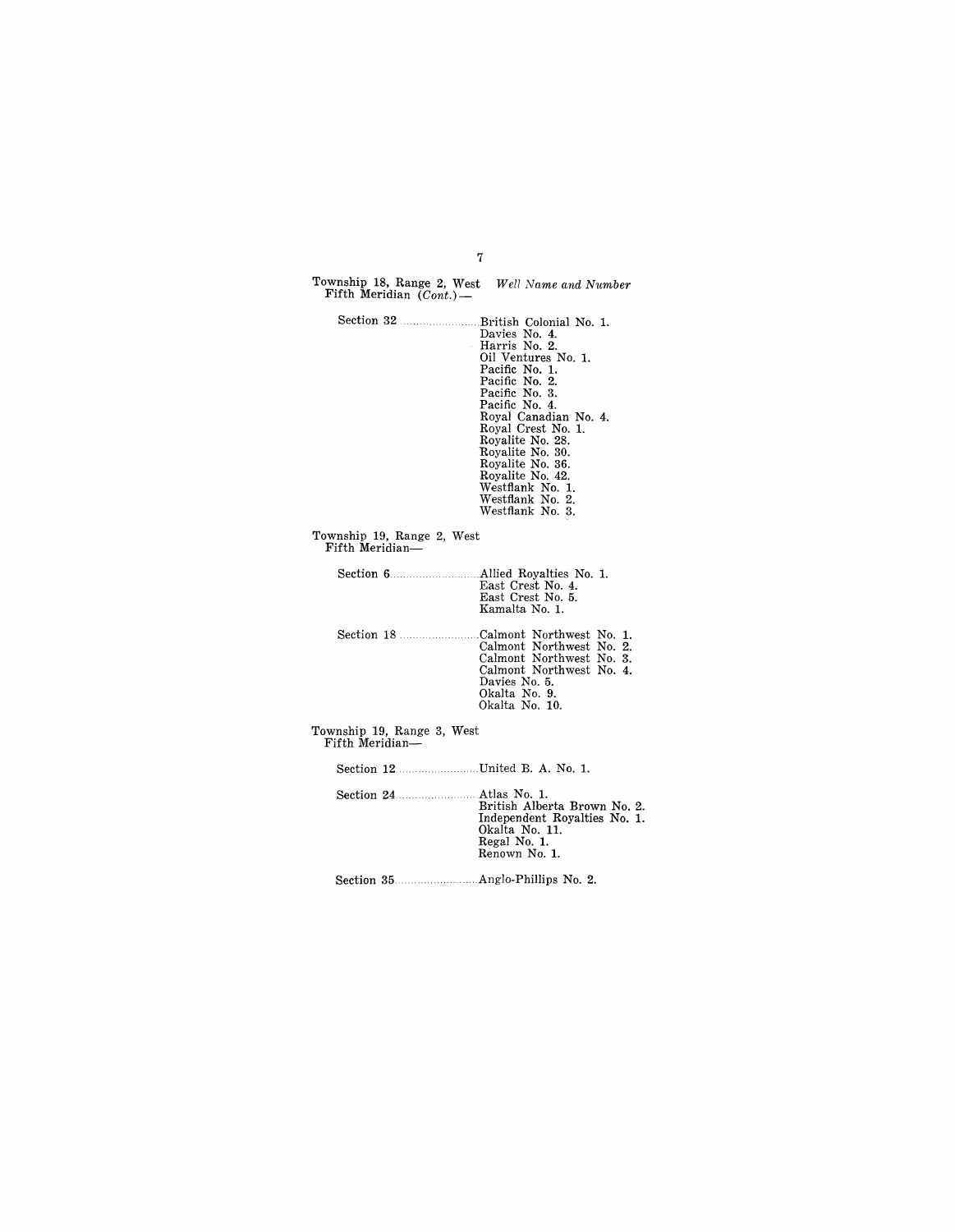| Township 20, Range 3, West Well Name and Number<br>Fifth Meridian- |                                                                               |
|--------------------------------------------------------------------|-------------------------------------------------------------------------------|
|                                                                    |                                                                               |
|                                                                    | Home-Millarville No. 8.<br>Royalite No. 47.                                   |
| Section 22 Model No. 1.                                            | Model No. 2.<br>Royalite No. 43.<br>Royalite No. 58.<br>Royalite-Model No. 1. |
|                                                                    | Home-Millarville No. 5.<br>Home-Millarville No. 6.                            |
|                                                                    | Major No. 1.                                                                  |
| Township 21, Range 3, West<br>Fifth Meridian—                      |                                                                               |
|                                                                    | Alberta Oil Incomes No. 2.<br>Maior No. 2                                     |

8

Major No.2. Miracle Royalties No. 1.